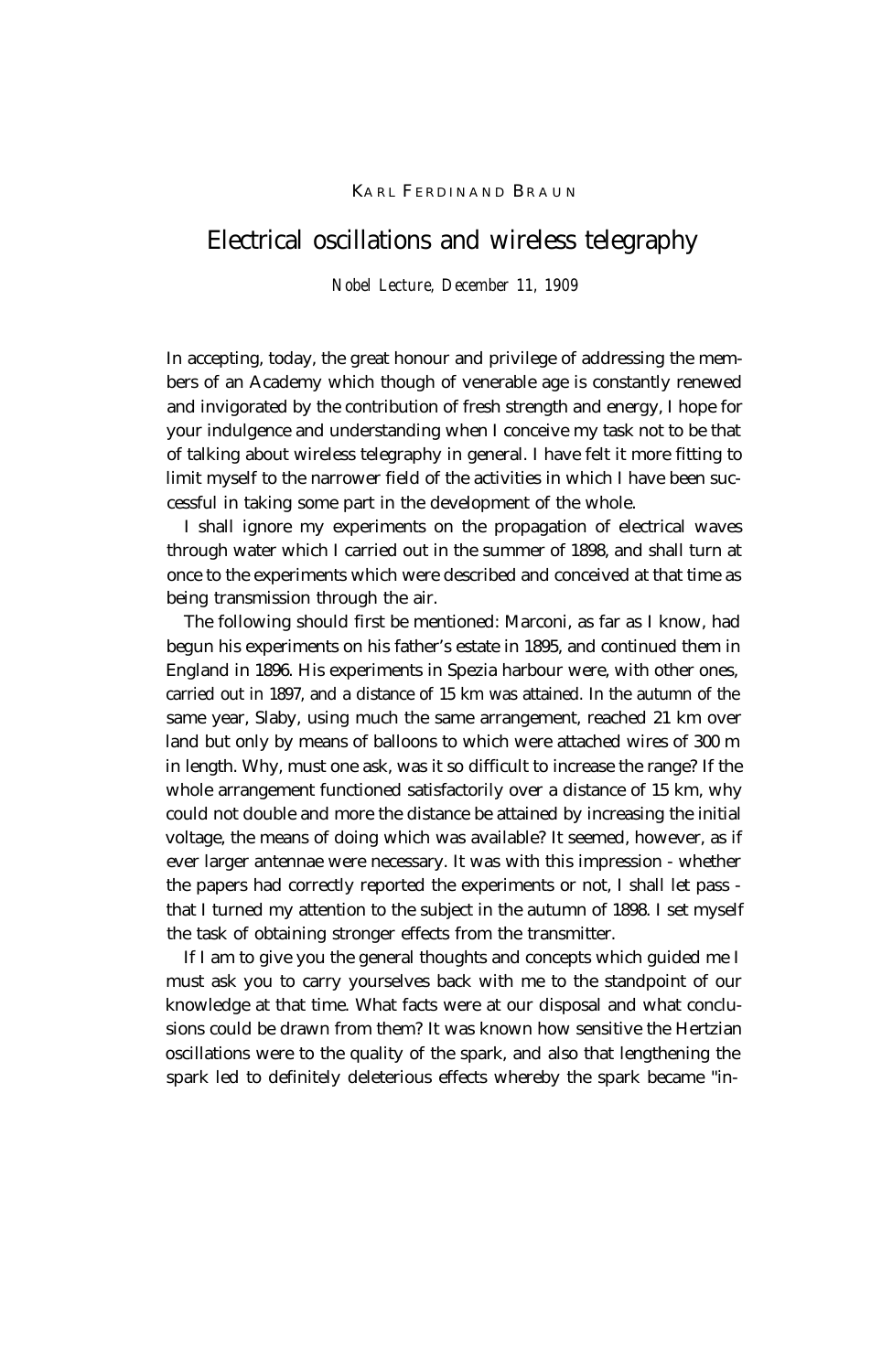### ELECTRICAL OSCILLATIONS AND WIRELESS TELEGRAPHY 2 2 7

active". Hertz had already, in his first work, called attention to the strong damping of the oscillators and compared their electrical oscillations with the ill-defined acoustic oscillations of wooden rods. Bjerknes, in 1891, had successfully measured the damping and found the logarithmic decrement (as well known the measure for damping) for a linear oscillator to be 0.26, when he used only a minute spark gap. When, however, the spark gap was increased to 5 mm, the decrement rose to 0.40. This, and a series of other facts, indicated the existence of strong spark damping. All known facts became understandable if one assumed that at low capacities the spark consumed a great part of the energy, and the longer the spark was, the larger was the part of energy it consumed. On the other hand, it had long been known that the discharge of bigger capacities in the customary arcs was always oscillatory, and (in radiation-free paths) was obviously much less attenuated. In fact Feddersen had already directly photographed up to 20 half-cycles of oscillations in 1862. I took hold of this fact.

Considering the greater amounts of energy which can be collected and stored in suitable experimental form in capacitors, one could expect to deliver radiated energy for some time from them. Taken all-in-all, I concluded that if a *sparkless* antenna could be excited, from a closed Leyden-jar circuit of large capacity, into potential oscillations whose average value was that



Fig. 1**.**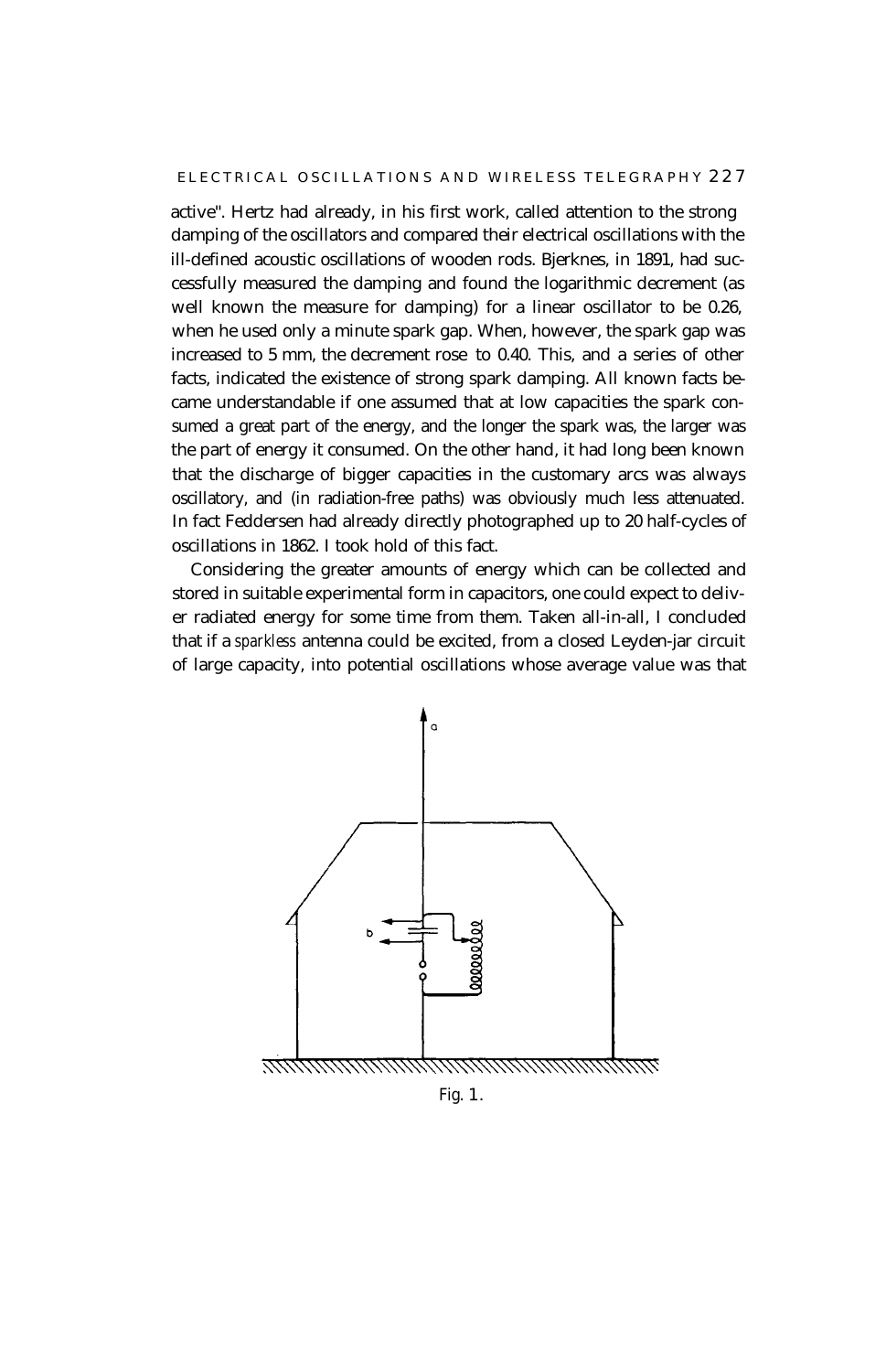of the initial charge in a Marconi transmitter, then one would possess a more effective transmitter. There was some doubt as to whether this could be attained. And further, it was necessary to decide, by experiments on effects at a distance, whether any disturbing factor had been overlooked in these considerations. By suitable dimensioning of the exciter circuit it was found possible to fulfil the first requirement, and comparative experiments on longdistance effects were in favour of the new arrangement.



Fig. 2.

Three circuits arose from this, which I described as inductive and direct transmitter excitation, together with a mixed circuit derived from both. In Fig. 1 is shown the direct circuit. The transmitter is earthed. In Fig. 2 is shown the inductive circuit, in which Marconi's direct earthing is replaced by a "symmetry wire". This name would be entirely suitable if the complete transmitter were floating in free space (e.g., in a balloon). The transmitter would then form a half-wavelength and the excitation point, which should lie at the antinode of the current, would be in the middle. Fig. 2 shows how this circuit is adapted to a mobile station. The set-up is now unsymmetrical due to the proximity of earth. The symmetry wire can be shortened by loading its end with capacity. This arrangement is then known as a counterpoise. It disappears entirely if the connected capacity is infinitely large, that is to say, when the excitation point is on well-conducting earth.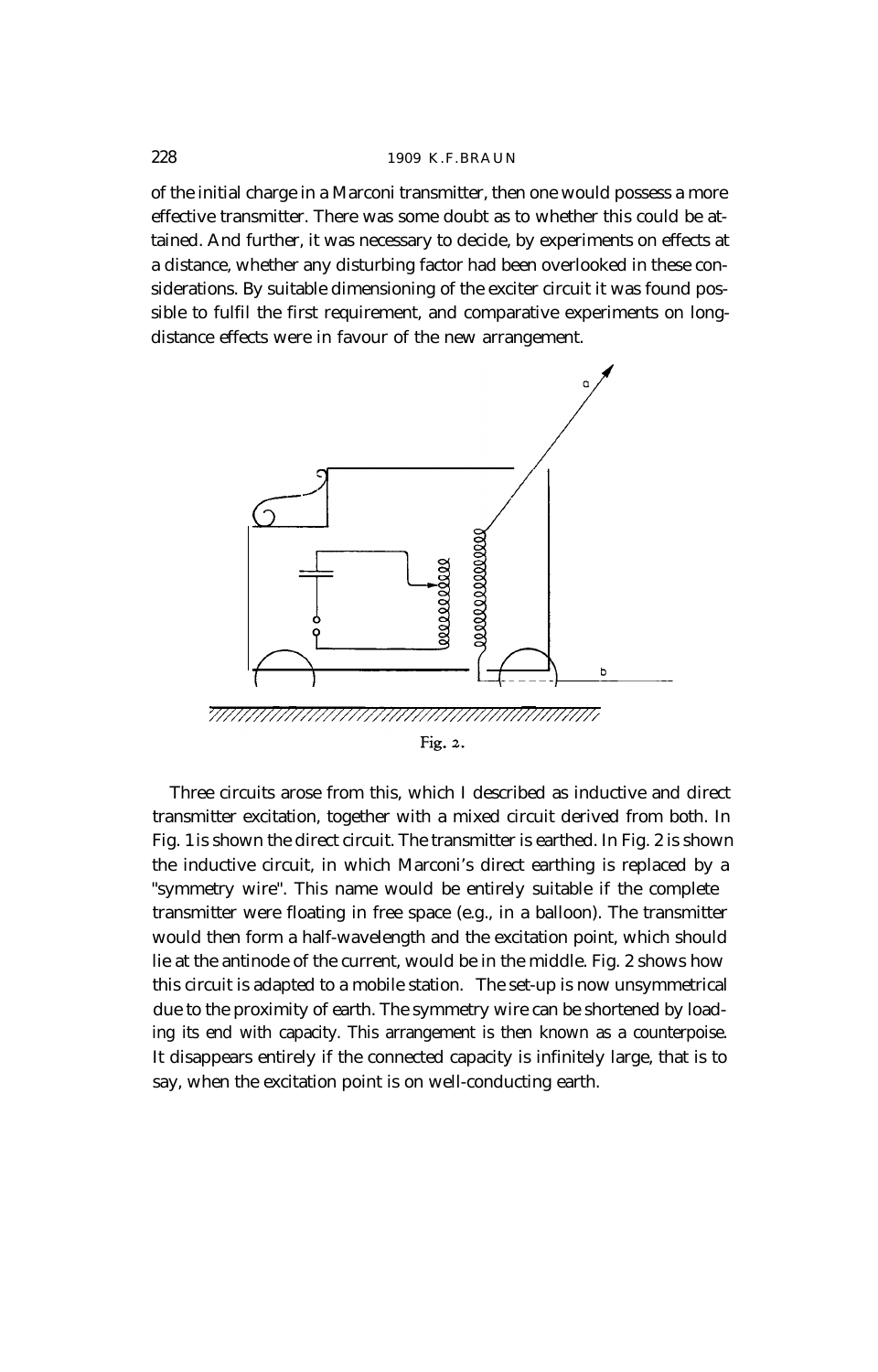# ELECTRICAL OSCILLATIONS AND WIRELESS TELEGRAPHY 2 2 9

By a suitable design of the Leyden-jar circuit, significantly higher voltages are attained in the transmitter than the charging voltage of the Leyden-jar circuit. There was some suspicion in my mind that large capacities with bigger spark lengths would behave in the same way as small capacities. At that time, little was known about this. The results of later experiments have, in part, contradicted each other, since other losses appearing with high voltages were overlooked. But as far as the spark resistance was concerned my fears, as M. Wien has recently shown, were without foundation. Since I wanted, however, to be prepared for every eventuality, I asked myself whether it might not still be possible to increase the power, for instance by connecting several circuits of the same frequency of oscillation into the excitation circuit of the transmitter. The difficulty was to so couple circuits of this kind together that they would all start to discharge at the same moment, for example within exactly 1/10 of a millionth of a second. This task occupied me on repeated occasions. One solution, attained in a somewhat different way and to which I was led in the course of my experiments, is given here (Fig. 3). It has been described as an "energy coupling". I will touch later upon the advantages possessed by this arrangement, which remain despite the results obtained by Wien.

The experiments were to be carried further under practical conditions after Easter of 1899. The choice of location for the tests fell upon Cuxhaven. In addition to the main task there was an almost overwhelming pressure of



¦w<sub>3</sub>

Fig. 3.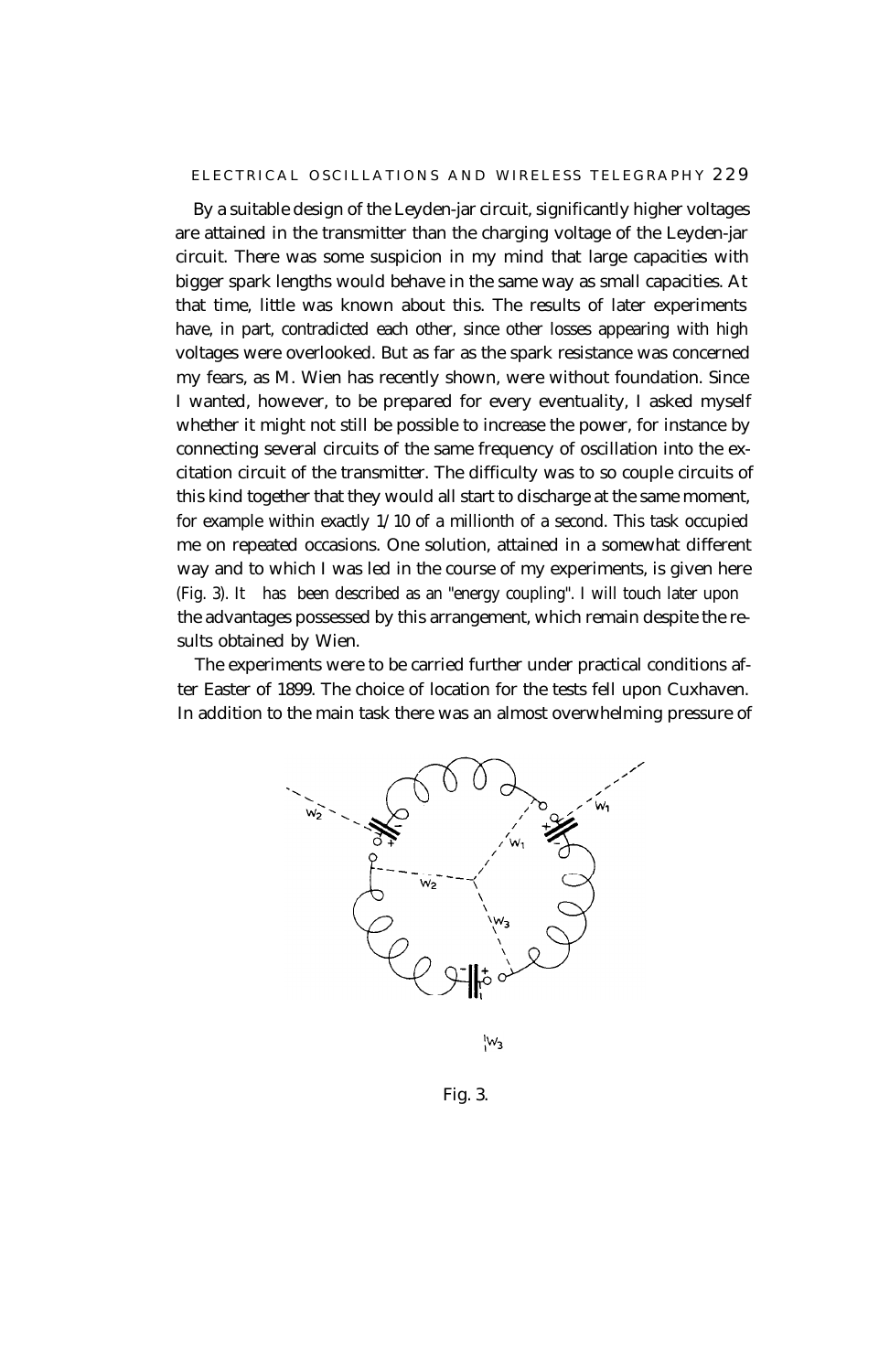other allied tests and problems, e.g., how does the coherer work, particularly under the practical conditions occurring? Is it a resistance or does it behave like a capacitance or both? Can it be replaced by something better-defined, and if possible, more quantitatively informative? How do nearby buildings or metal masses such as masts and stays, which play such an important part in practice, affect the antenna ? And there was a further multitude of problems with respect to the particular receiving apparatus. And all these problems affected the overall solution so that they all needed to be solved nearly simultaneously. Owing to my professional duties I could devote but little time to the tests, and they were carried on by two of my assistants until the autumn of 1900. The way in which the most favourable conditions were discovered in practice by systematic methods has been described by me elsewhere.

On November 16, 1900, I gave my first public lecture on this subject to the Natural Sciences Society in Strasbourg. There I described, among other matters, the advantages offered by my circuits for tuned telegraphy, advantages which Marconi had by then also recognized. On the following February 1, I demonstrated before the same Society the methods on which I had based the tuning of a receiver. I carried out more or less the same experiments before the Assembly of Research Workers in Natural Sciences in Hamburg during the autumn of the same year, as well as demonstrating the practical results on the station at Heligoland.

In the receiver, too, the most important feature was the capacitor circuit



Fig. 4.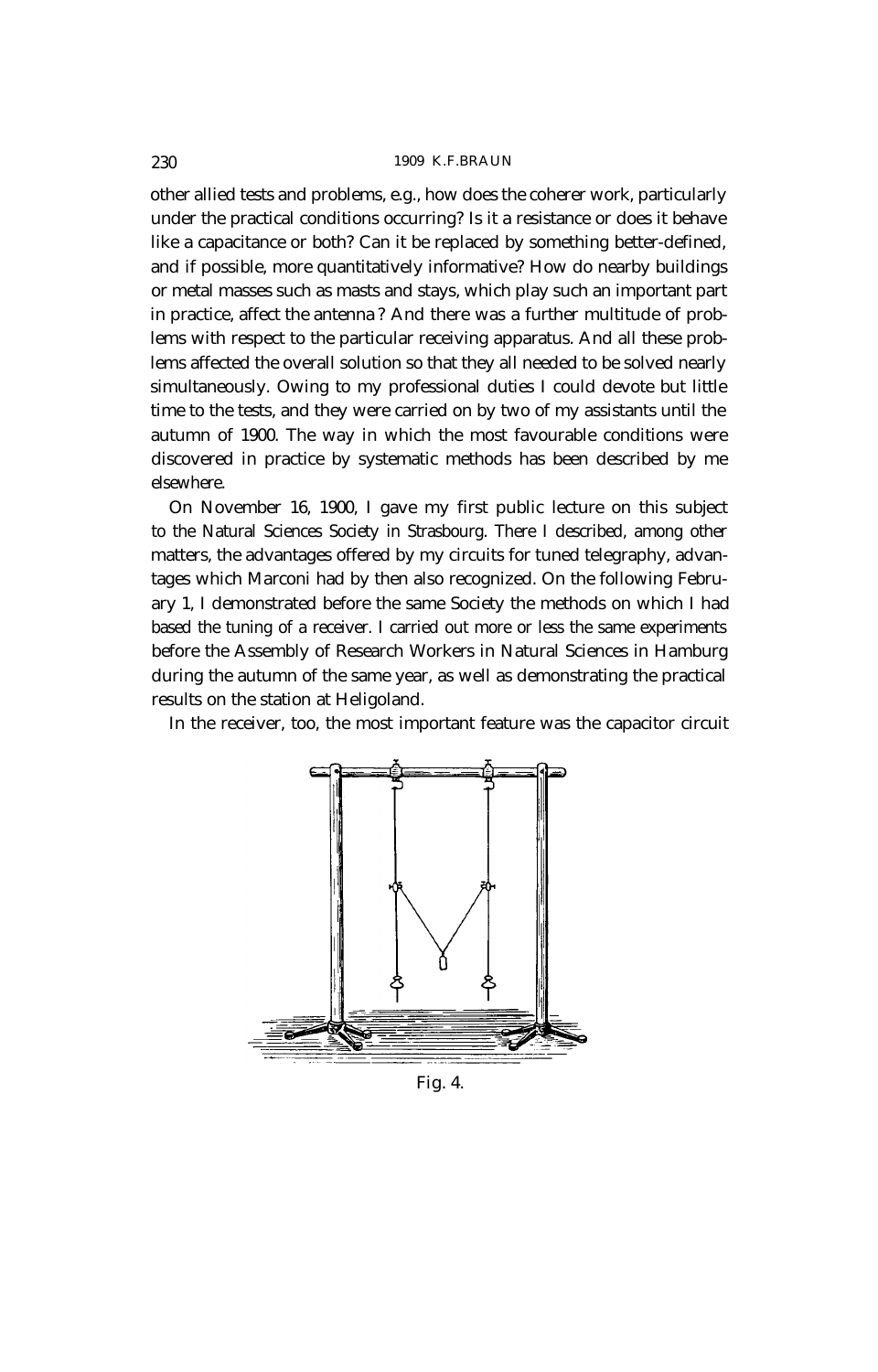# ELECTRIAL OSCILLATIONS AND WIRELESS TELEGRAPHY 2 3 1

which was directly coupled to the antenna, and which, as I expressed it, collects the energy radiated towards the receiver into the best possible lossfree paths, localizes it and thus passes it onwards in the most suitable form for the detector.

By my arrangements, so-called *coupled* systems were introduced throughout in the wireless telegraphy system, and at this point we might briefly examine their properties. For preference I have used Oberbeck's pendulum model for illustration although it does not correspond completely to the electrical conditions. I produce it here (Fig. 4). Two pendulums of identical frequency are "coupled" through a loaded thread. I draw the first pendulum away from the position of rest and release it. It transmits its energy to the second pendulum and the latter increases its energy at the cost of the first, exciting pendulum. After some time the whole of the energy appears in the second pendulum. At this point, however, the process repeats itself in the opposite sequence. If I make the first pendulum heavy and the second one light, I can make the oscillation amplitude of the second greater than that of the first. The first pendulum represents the Leyden-jar circuit, the second the transmitter to which - in this case - the whole of the energy of the Leyden-jar circuit is passed. According to the ratio of the capacities the voltage can be amplified (or, if desired, reduced).

Now Oberbeck in 1895 demonstrated the following by calculation. If a capacitor circuit is allowed to operate inductively upon a second circuit of the *same* natural frequency there appear - most strikingly - *two* oscillations in both circuits, one higher and one lower than the natural frequency of oscillation. The closer the coupling, i.e., the quicker the energy transference from the first to the second circuit becomes the further apart lie the frequencies. Only for the case of infinitely loose coupling do the two oscillations approximate to the natural frequency, that is to say, become equal to each other.

This result holds also for mechanical systems, which includes our pendulums. If our two equally-tuned pendulums are coupled, then each should exhibit *two* different frequencies of oscillation. The result loses its surprise, when the phenomenon, I would like to say, is not treated mathematically but actually takes place before our eyes. The characteristic is this: the oscillations of the second pendulum increase steadily from zero upwards, then again decrease, and vice versa. We note from each pendulum what is known in acoustics as "beating". I shall recall now a method of representing graphically the acoustic beating (Fig. 5). An oscillating tuning fork carries a glass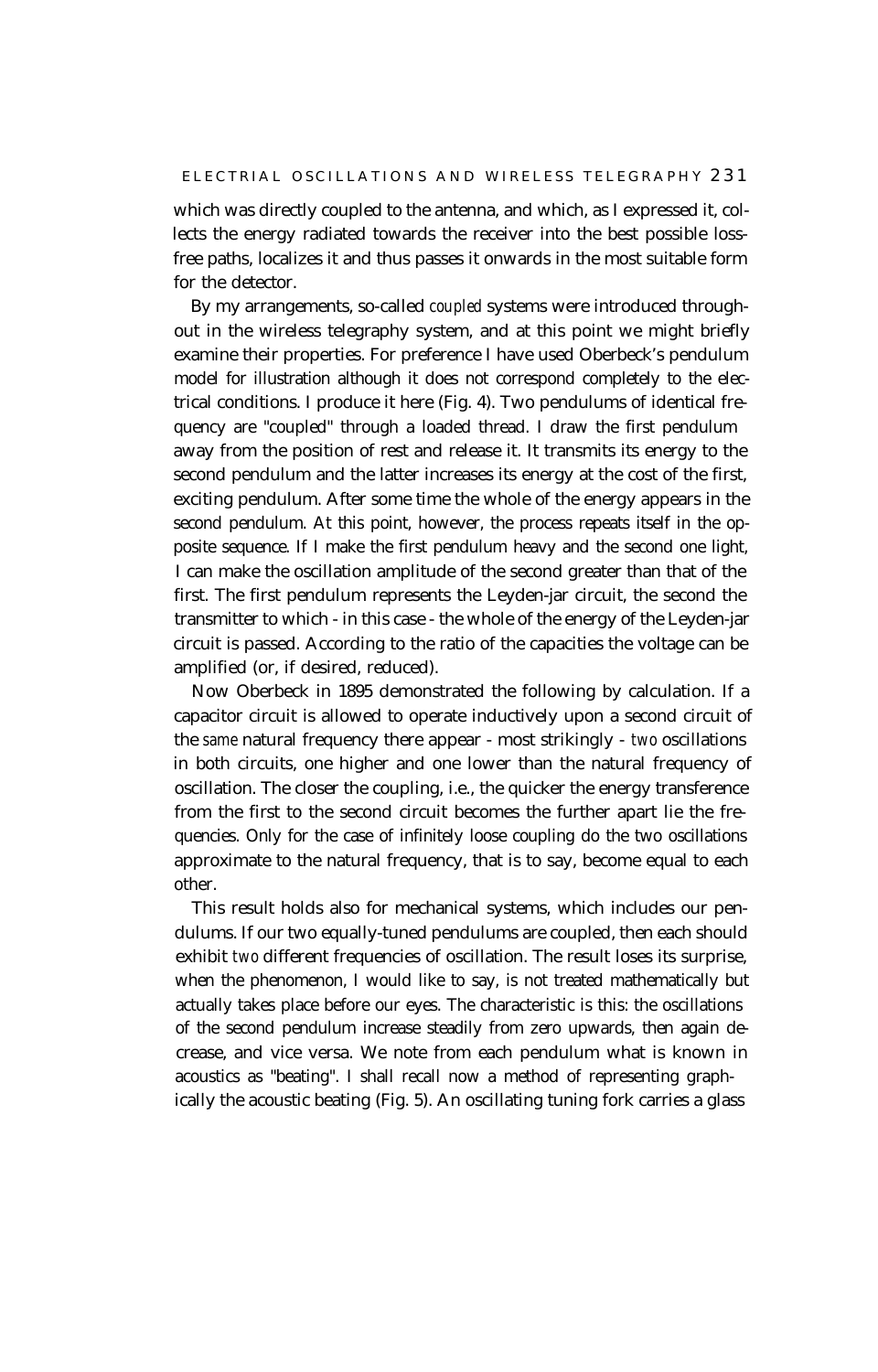



Fig. 6.

WWWWWWWWWWW Munimmunism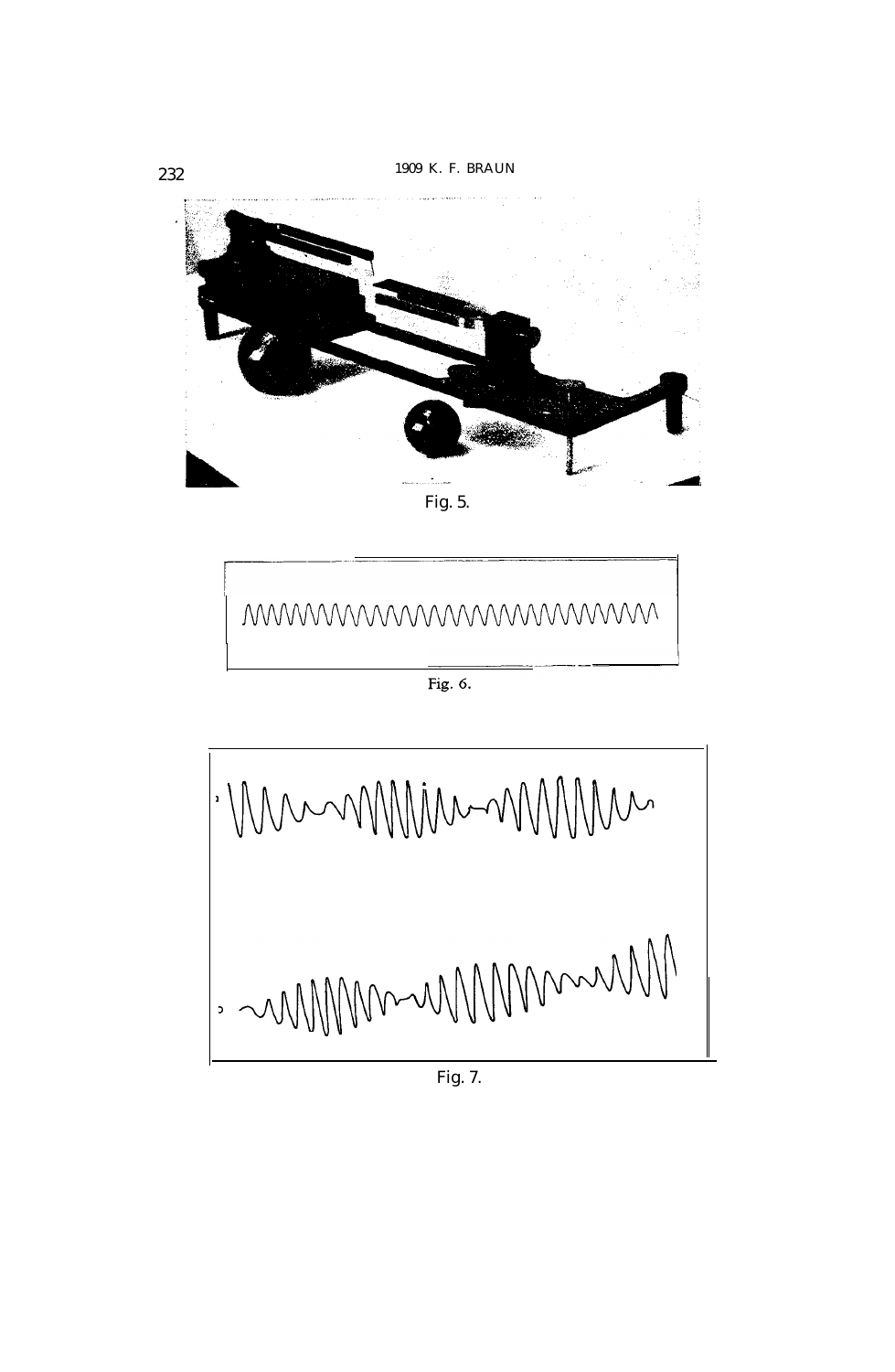plate covered in soot (carbon black). A second tuning fork writes upon this oscillating glass plate by means of a small pin whilst it itself is drawn across the plate. One tuning fork would describe a curve of constant amplitude (Fig. 6). The oscillations of both forks are added algebraically. And when both forks have different frequencies, as is here the case, a curve as in Fig. 7 results.

I shall call them briefly "beating (or pulsating) oscillations". Just such curves would arise if we allowed our *pendulum* to write upon a moving plate. If the exciting pendulum gave the upper curve, *a*, then the excited pendulum would give the lower curve, *b.*

Each *such* beating oscillation can be considered - from the elementary laws of trigonometry - as arising from the superposition of two harmonic oscillations of different frequency, say  $n_{\scriptscriptstyle \rm l}$  and  $n_{\scriptscriptstyle \rm 2}$ .

Although this is mathematically possible, however, experience teaches us that if this pulsating oscillation is applied to a structure capable of oscillation whose natural frequency fits in with one or other of the frequencies  $n_{\rm i}$ or  $n_{\rm z}$ then it will be excited in its own natural frequency of oscillation. It selects one of the fictitious harmonic components and endows it thereby with an independent existence. A body so excited is called a resonator, and the phenomenon itself is known as resonance.

The thing is clear to the mind in the case of the tuning fork example. In space we would observe the beats, but resonators would separate the two tuning-fork tones. The application to our pendulum model is also obvious. Each part of the system performs pulsating oscillations, resonators react to two different harmonic oscillations.\* If we wish (and here I return to the electrical example), to record, by means of resonators, oscillations from the radiation sent into space by the antenna, then we have to adjust the resonator to one of the two oscillations.

These electrical oscillations can be separated by means of a variable capacitor circuit, the so-called resonance Leyden-jar circuit (to which I will return later), *so long as care is taken* that as far as possible the circuit has no feed-back into the system being investigated. Oberbeck's result was concerned with the case where both system components had *closed* current circuits (with quasi-stationary flow) and were inductively coupled. It can now be easily

\* If time allowed, I would be able to demonstrate both these oscillations "analytically" by means of the pendulum model. This second model, introduced by Dr. Mandelstam, and representing direct coupling through its correct mechanical analogue, allows every detail to be recognized.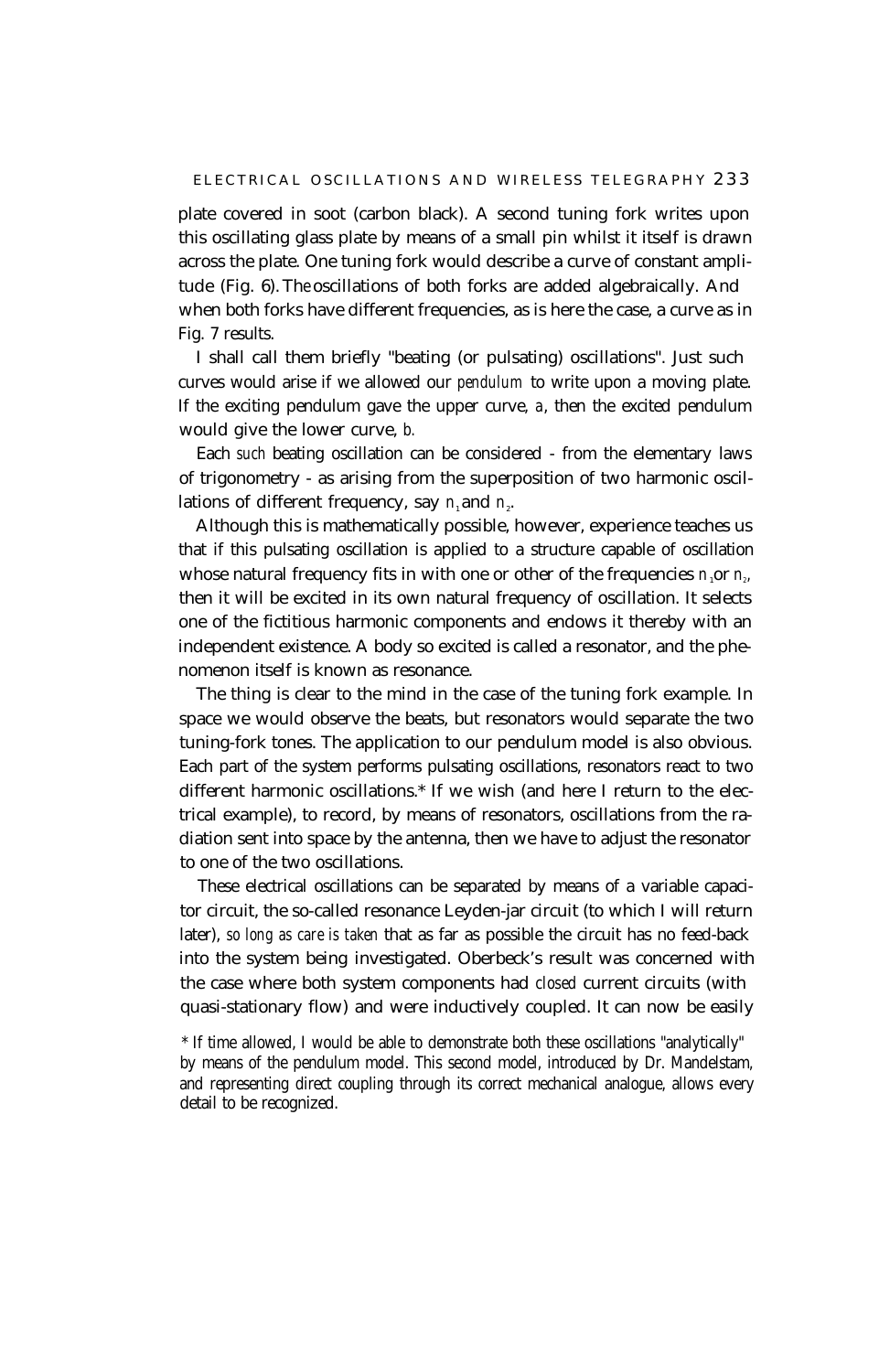shown that both oscillations also exist in the open current path of an antenna, whether it is excited directly or inductively (I am ignoring higher harmonics).

In the summer of 1902 I was able to erect two experimental stations on two forts at Strasbourg for the purpose of closer study. The task which I had set for us was to determine the most favourable conditions in the receiver. We adopted the resonant circuit, in which known capacitances were combined with calculated self-inductances, so as to bring both parts of the transmitter system into the same natural frequency of oscillation. We fixed likewise the two oscillations arising from the coupling and searched for these with the receiver. The result of the test was, for that time, surprising, as an example will show. If, by means of a coil in the receiver circuit, the oscillations were transferred inductively into a second coil located in a tuned circuit containing the indicator (parallel to a small capacitor), not only was the sharpness of the resonance but also - and here was the surprise *-* the *intensity* of the excitation was raised as soon as the two coils were *moved away* from one another. The intensity increased with increasing distance between the coils, though naturally beyond a certain limit there was again a decrease. Described in the customary expression, the effectiveness increased with *looser* coupling. This result in the receiver was *not* subject to a similar loose coupling in the transmitter.

There were two important results from these experiments: (*a*) greater freedom from disturbance in the receiver; and (*b*) a valuable measuring instrument for wireless engineering. When Dr. Franke of Siemens & Halske (who were working with us) saw the tests he proposed to base technicallyuseable equipment on them. Until then the resonance circuit had been assembled from existing parts to suit the particular requirements, and from whatever came to hand. Through the combination of a Köpsel's calibrated variable rotating capacitor and a number of calculated self-inductances, an apparatus was constructed which covered a large range of wavelengths both conveniently and continuously. The "current effect" was measured by means of a Riess's air thermometer which I had long used for intensity measurements of oscillations. The technical preparation fell to Mr. Dönitz. So arose the wave-meter, described by him and generally named after him, an apparatus which, using the theory already developed by Bjerknes in 1891, permitted simultaneously the *damping* or attenuation of electrical waves to be measured, a quantity whose numerical value was ever more needed. There are other wave-meters with open current paths; these are simpler, but despite this the closed-circuit apparatus has because of its other advantages held the field.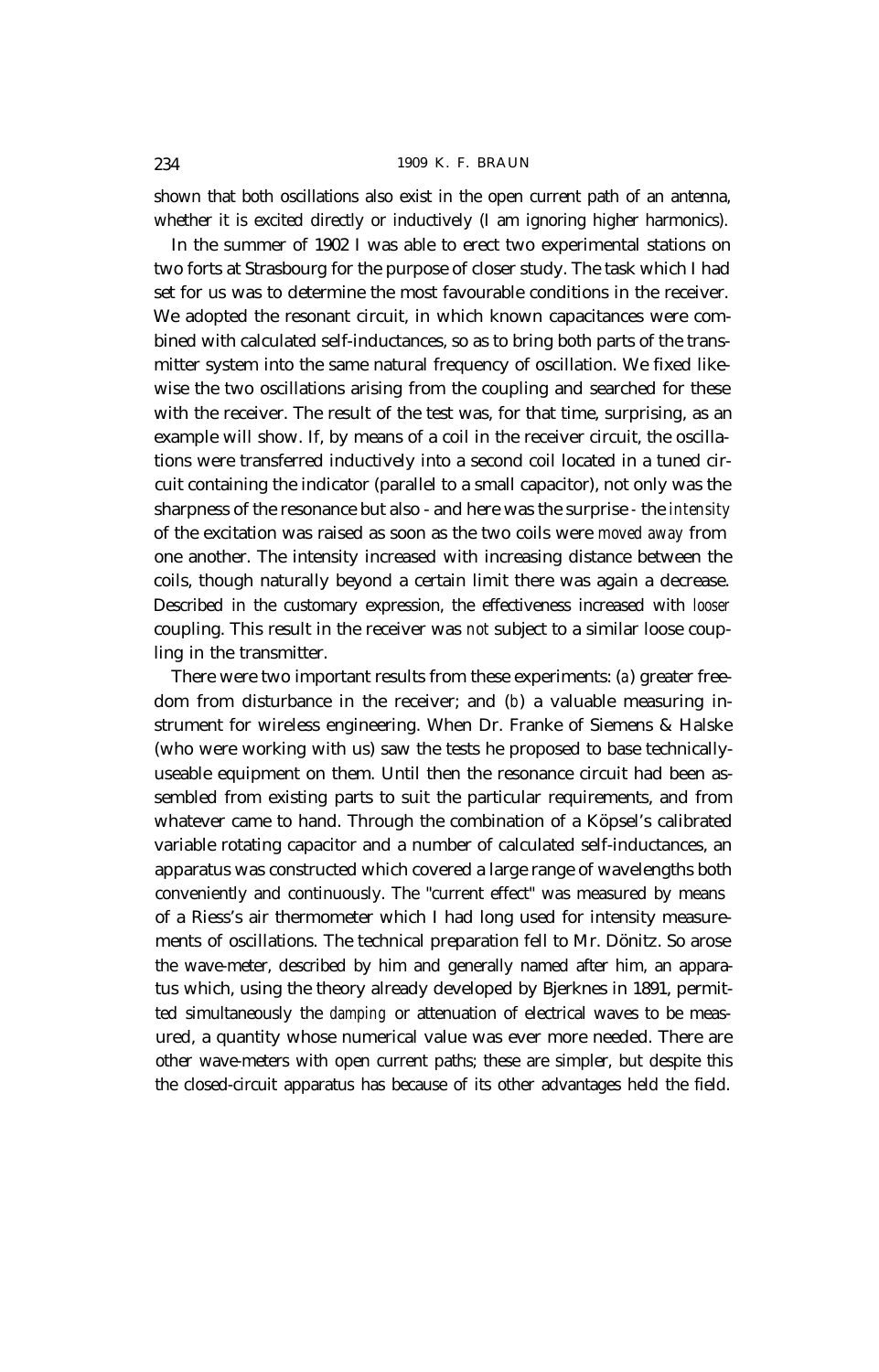### ELECTRICAL OSCILLATIONS AND WIRELESS TELEGRAPHY 2 3 5

By means of this instrument the foundation of measuring techniques for wireless telegraphy were laid. It soon displaced our cumbersome laboratory equipment and gave us great help in our scientific investigations, whilst it became indispensible for rational technical work in the field of electrical oscillations.

In the summer of 1902 came the publication of a theoretical study of the coupled transmitter by Max Wien. This particularly concerned the effect of damping. Wien showed by calculation the versatility of the coupled transmitter. He summed up the qualitative results of his work as follows: "According to the kind of coupling, a powerful but quickly attenuated excitation can be attained which reaches far into the distance, or alternatively a slowly decreasing wave-train which is capable of exciting a similarly-tuned resonator while passing all others by - a cannon shot to be heard afar, or a soft, slowly declining tuning-fork tone".

This theoretical investigation was most effective in clarifying the problem basically, and it will remain the foundation. It remains to be seen, however, how closely the data chosen for the numerical examples correspond to actual practice. Some calculated figures and a few laboratory figures were all that were available on the subject of damping. The field of measurements in relation to practice was beginning to be opened up. From then on, the work spread further and further outwards, branching into that of the scientific laboratories on the one hand, and the conversion of their results into practice with its complicated conditions and extensive requirements on the other. Success in the latter connection is due to Count Arco and Mr. Rendahl.

The circumstances which led me, more than ten years ago, to introduce the capacitor circuit, have altered greatly in the meantime. The Leyden-jar circuit is still to-day indispensible in wireless telegraphy. Two properties should be mentioned which I have not yet touched upon:

(I) For equal powers it is easier to design an inductor for use with high charging capacities and low voltages than vice versa. This was a determining factor at the time for the energy circuit mentioned earlier and remained so for this set-up.

(2) Insulation difficulties are practically non-existent in the Leyden-jar circuit, but the contrary is the case in the antenna circuit. If, for example, the insulators in a coupled transmitter are damp, the transmitter still works, whilst it can become impossible to charge it statically or with low frequency.

I illustrated the latter point in my lecture in November of 1900 by means of the following experiment. I allowed the transmitter to operate inductively upon a neighbouring receiver and so produced current in the latter which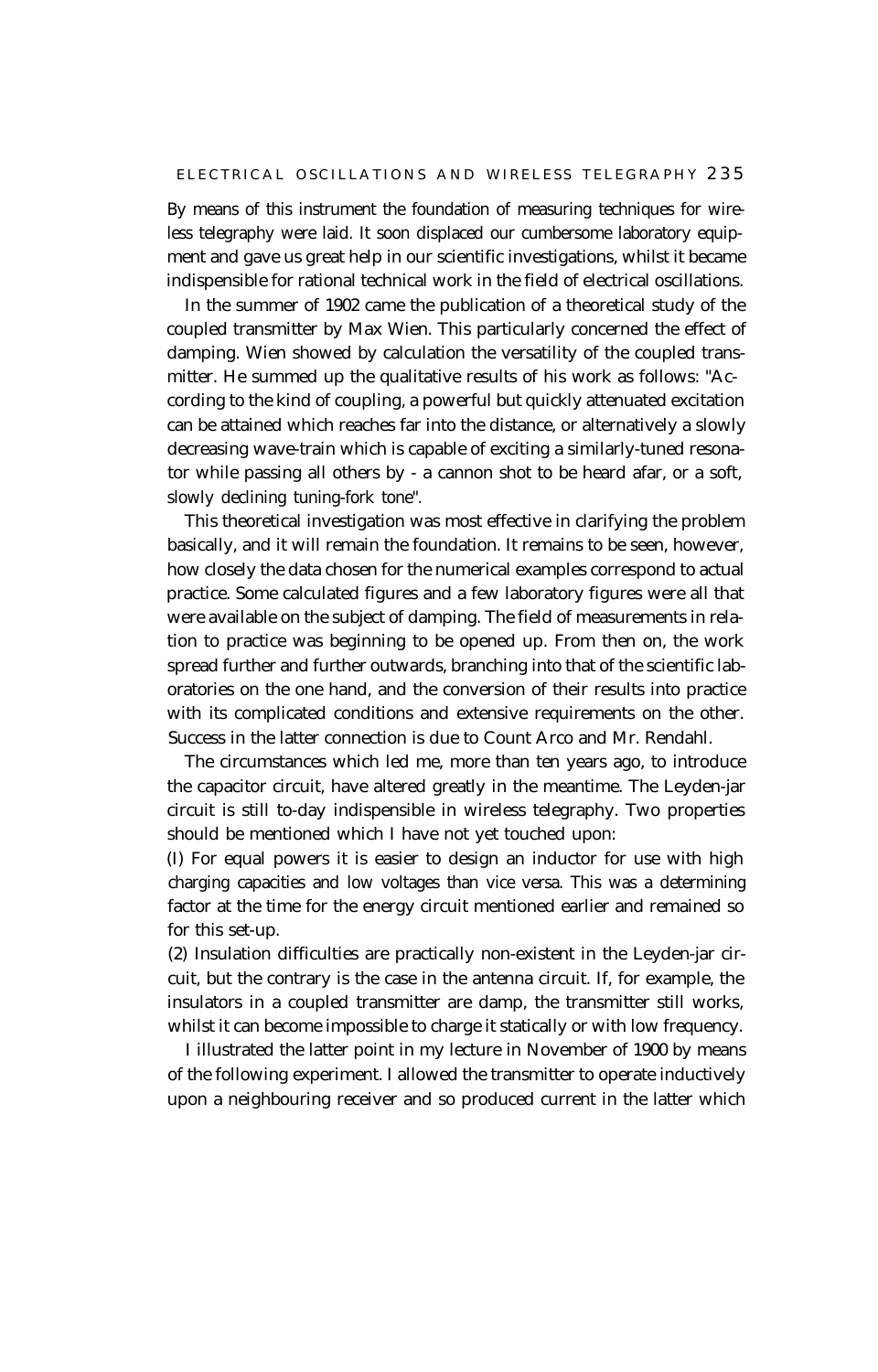brightly lit up an incandescent bulb. I touched the transmitter wire with a moist binding thread which was connected to earth. This had no effect on the operation in the case of the coupled transmitter, but the transmitter with direct inductor charging could not be operated once the damp thread was placed in contact with it.

Before I leave the subject of the coupled system I might perhaps recall an accessory which was of great use to me and other experimenters. I mean the cathode-ray tube which I described in 1897. It provided a visual picture of current- and voltage-waveforms up to 100kc/s, and was the means by which investigations of period, waveform, intensity and thereby damping, as well as relative phases, could be made.

One of the first applications of this tube was Knut Ångström's neat method of showing directly the hysteresis curve. In a similar way, the permeability of iron up to 130kc/s was investigated at the Strasbourg Institute, and a number of other problems concerned with electrical oscillations were also studied.

Three oscillograms made with the tube will serve to show its application. They illustrate the primary current pattern in the inductor, which interests us, and the significance of the capacitor therein.



Fig. 8.

In Fig. 8 the primary current in the non-capacitative circuit falls away relatively slowly when the circuit is broken. On the other hand, if a capacitor (Fig. 9) is switched in, *oscillations* occur on breaking the circuit. The current falls much more steeply and by nearly twice the value. The secondary coil was open. If this coil circuit is closed (Fig. 10), the oscillations are faster and are attenuated more strongly.

Many applications of the tube are given in Zenneck's well-known book.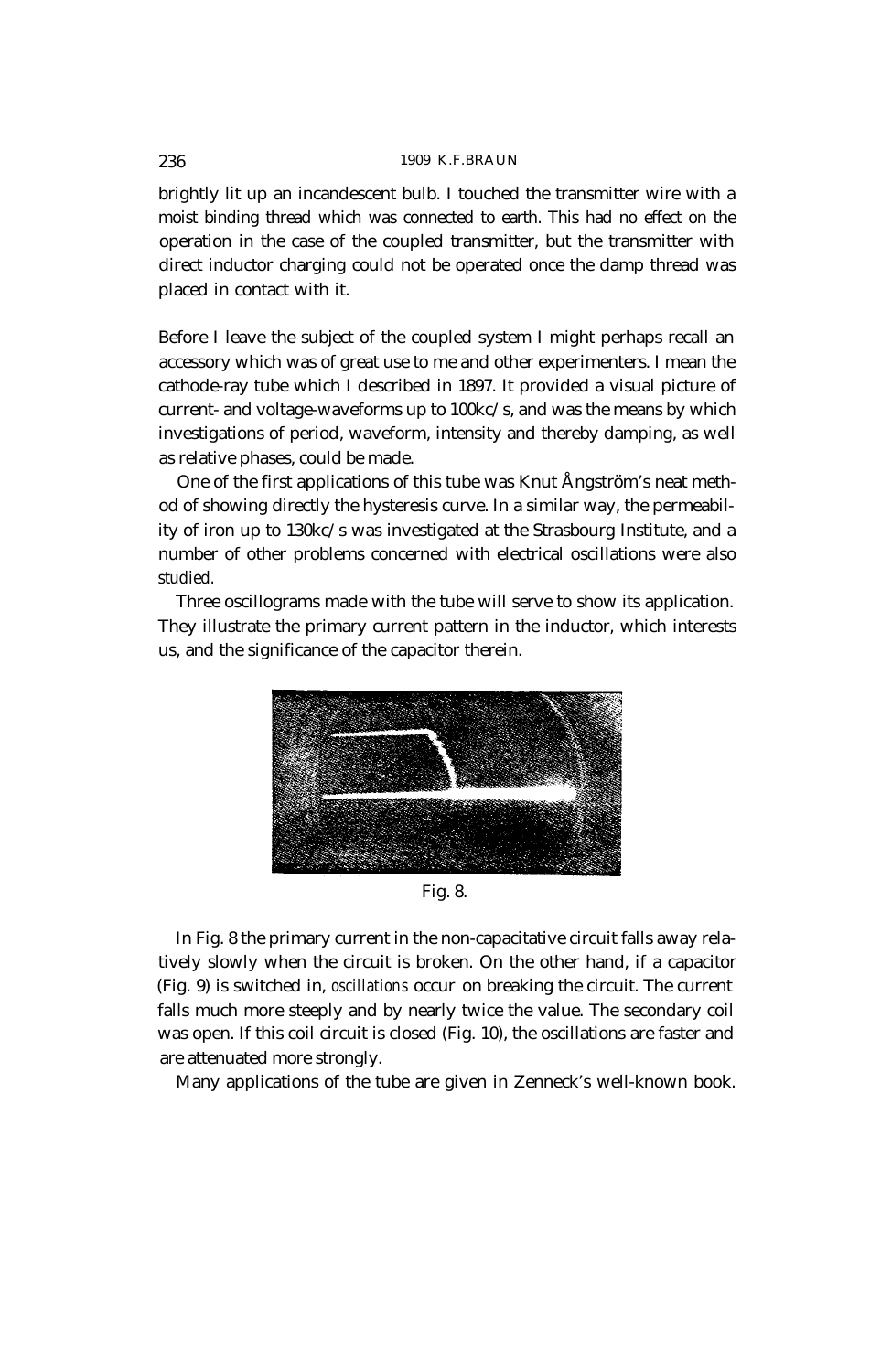# ELECTRICAL OSCILLATIONS AND WIRELESS TELEGRAPHY 2 3 7

I will show you now only the current oscillations in two coupled (but strongly damped) capacitor circuits. You will see that the tubes do in fact show actual beating or pulsating oscillations (Fig. 11).

In still another place, wireless telegraphy brought me into contact with earlier investigations which I had made, this time in connection with work in my youth. I found in 1874 that materials such as galena, pyrite, pyrolusite,



Fig. 9.



Fig. 10.



Fig. 11.1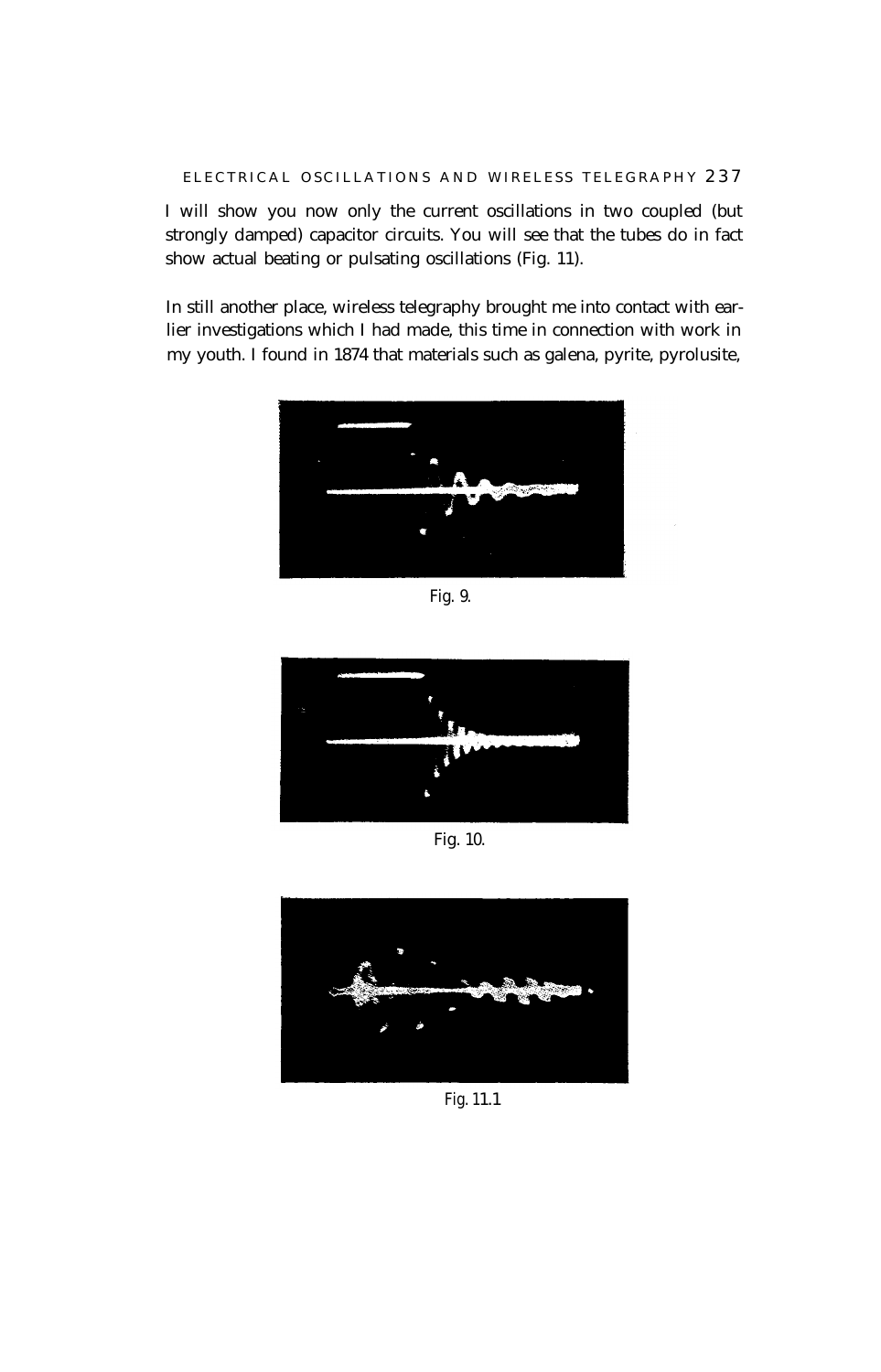tetrahedrite, etc., departed from Ohm's Law, particularly when an electrode made contact over a small surface area. These materials greatly interested me since they conduct without electrolysis although they are binary compounds. The resistance appeared to be dependent upon the direction and intensity of the current and I could, for instance, separate the opening and closing currents of a small inductor by means of such materials, in a similar way to that of a Geisler's tube. I did not succeed in finding an "explanation" for the phenomena, for instance to what material unsymmetry the electrical unsymmetries (which without doubt existed) corresponded. I had to content myself with showing that the observed phenomena were not brought about through secondary effects such as heating. I was able to demonstrate that it appeared - at least qualitatively - even in 1/500 second, and I was convinced that - perhaps at the furthest limits - an inertialess process was concerned, a view which was supported by E. Cohn whilst carrying out some other experiments, when he found that the unsymmetrical d.c. resistance could follow current oscillations of 25kc/s. But always there remained with me a feeling of dissatisfaction, and with it, a faint memory which had obviously never died, but remained half-somnolent at the back of my mind. Instinctively I was driven back to this valve effect (with which I had repeatedly, though in vain, attempted to obtain direct current from oscillations of light) when I began to occupy myself with wireless telegraphy in 1898. The elements showed the expected detector effect, but *at that time* offered no advantages over the coherer. As the swing to aural reception of messages took place, I came back to these materials, and recognized their usefulness for this purpose in 1901. In 1905 the *Gesellschaft für drahtlose Telegraphie* (Wireless Telegraphy Co.) decided, on my recommendation, to start up a technical project in this sphere of activity. Today, these detectors - including other combinations of a similar nature - are extensively used. Pierce, by means of the cathode-ray tube, has demonstrated for slow oscillations an almost complete separation of positive and negative current components in the case of molybdenite. It seems to me that it is still an open question whether this will hold also for rapid oscillations.

I will turn now to another series of experiments.

It had always seemed most desirable to me to transmit the waves, in the main, in one direction only. I will not concern myself with the successful experiments of this kind made at the Strasbourg Forts in 1901, since it came out later that similar proposals had already been made by others.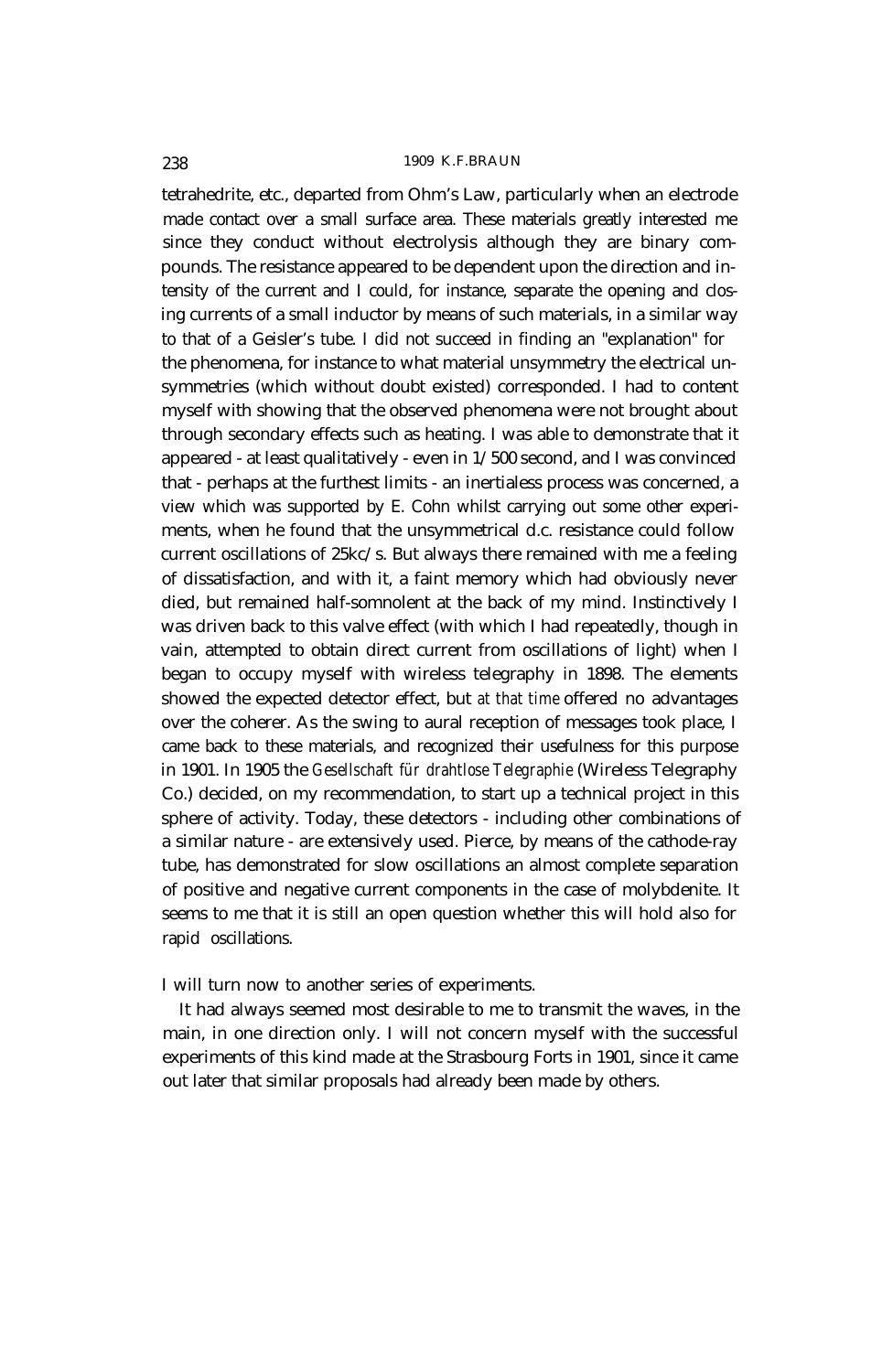### ELECTRICAL OSCILLATIONS AND WIRELESS TELEGRAPHY 2 3 9

I found in 1902 that an antenna, inclined at somewhat less than 10° to the horizon, formed a kind of directional receiver. The receptivity showed a clearly defined maximum for waves passing through the vertical plane in which the antenna was situated. The results were published in March of 1903.

A directional *transmitter* is made up in the following way (Fig. 12). It is assumed that the antennae A and B, located at corners of an equilateral triangle, are equal in phase, but are *delayed* by a quarter of a cycle of oscillation relative to antenna C, which is in the third comer. The height CD of the triangle is to be a quarter wavelength. The radiation will then prefer the direction CD. The wave emanating from C will reach AB at the moment that A and B start to oscillate.



The task arose to attain this kind of phase difference for rapid oscillations, and prior to this, to measure such differences. A measuring method came easily to hand, one which has also proved itself in practical experiments. The solution of the other task did not go well using the scheme which I had thought out. On the other hand, two of my assistants found an ingenious solution when they took up the work, at my suggestion, in the Strasbourg Institute. Experiments were carried out on a big parade-ground in the vicinity of Strasbourg (spring of 1905).

In Fig. 13 is shown, schematically, the layout used. The field was measured at a fair distance away, that is to say, in the so-called wave-zone. There was satisfactory agreement between theory and observation, and the results were checked in various ways. It was further shown that the experimental layout functioned in the desired sense. By suitable distribution of the amplitudes in the three transmitters, a field as in Fig. 14 was calculated (the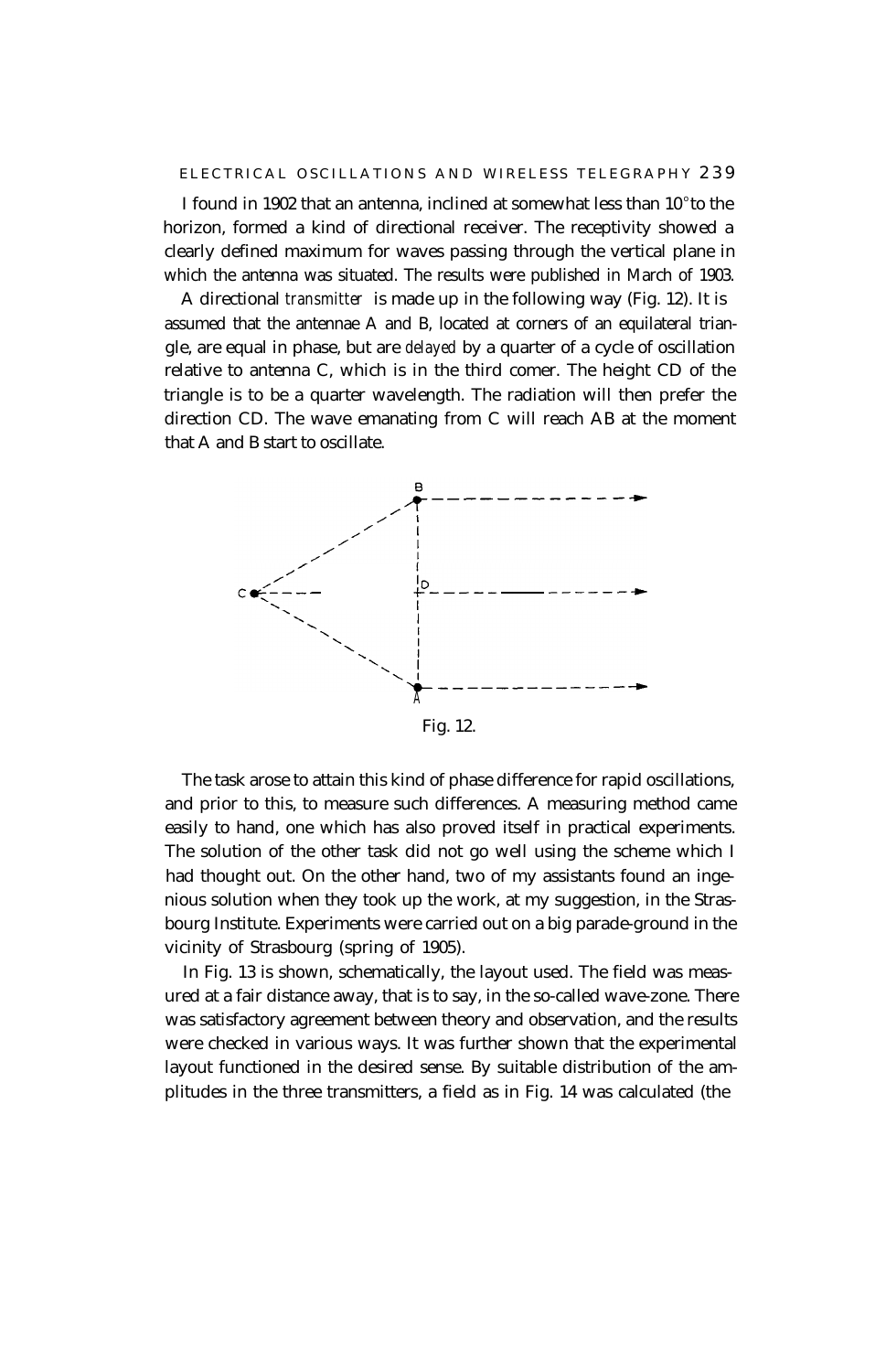

singly dotted curve is the measured field). The radial vectors represent the range. If the roles of the three transmitters are exchanged - by simply tripping a change-over switch - the preferred direction can be rotated through  $120^{\circ}$ or  $60^\circ$ .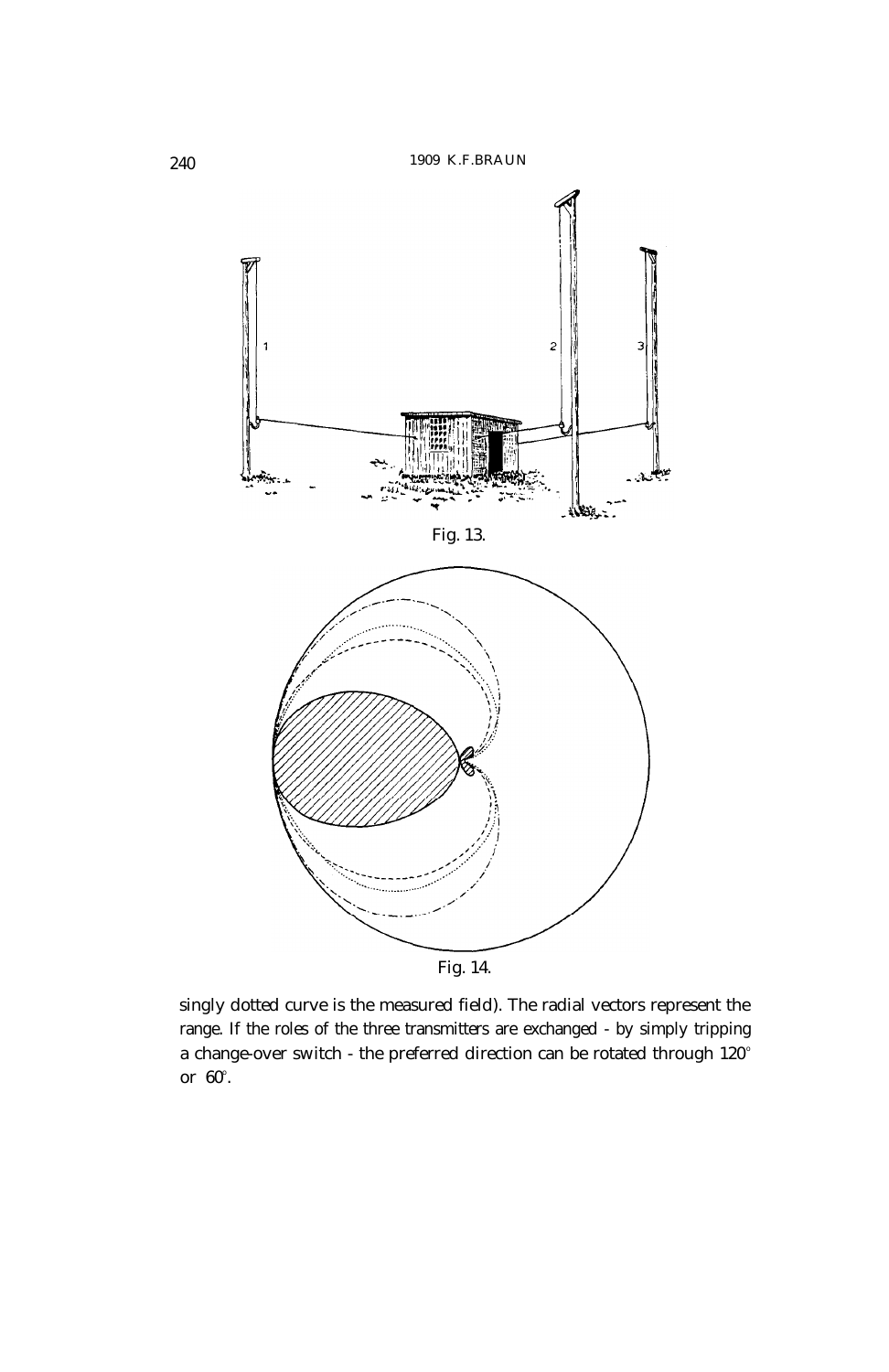It would appear to be of general interest to remark that one is led to the conclusion that the radiation of a transmitter is reduced here by the oscillations in its neighbour, which are shifted in position and phase, a conclusion which could be proved experimentally.

If nowadays optical phenomena are ascribed to electrical molecular resonators, then electrical processes, as demonstrated here by a single example, can also be linked up with optical phenomena, though this can hardly be experimentally verified in this field.

Here, the study of electrical oscillations supplements that of optical oscillations, and since we are in the position to tackle a problem in either field by analogy with a phenomenon which is comprehended in the other field, the first attack on the problem can be made from the electrical or the optical standpoint according to whichever presents the easier concept to realize. I can perhaps illustrate this by means of two worked-out examples.

Elementary considerations led me to the conclusion that a medium, composed of layers of different dielectric constants, must behave as a uniaxial crystal if it is assumed that the layer thicknesses are only a fraction of a wavelength. I was able to confirm this conclusion in the following way (Fig. 15). A beam of practically parallel electrical rays emerges from the Hertzian reflector. It strikes a structure made of bricks in layers having the same breadth of air layers. These layers lie open to short waves, but if the wavelength is 12 times, or so, longer than the layer thickness, then the brick grating behaves towards it as a body which *homogeneously* occupies the space but exhibits double refraction. The electrical oscillations are linearly polarized and incident at an azimuth of 45°upon the brick layers. A brick structure which is



Fig. 15.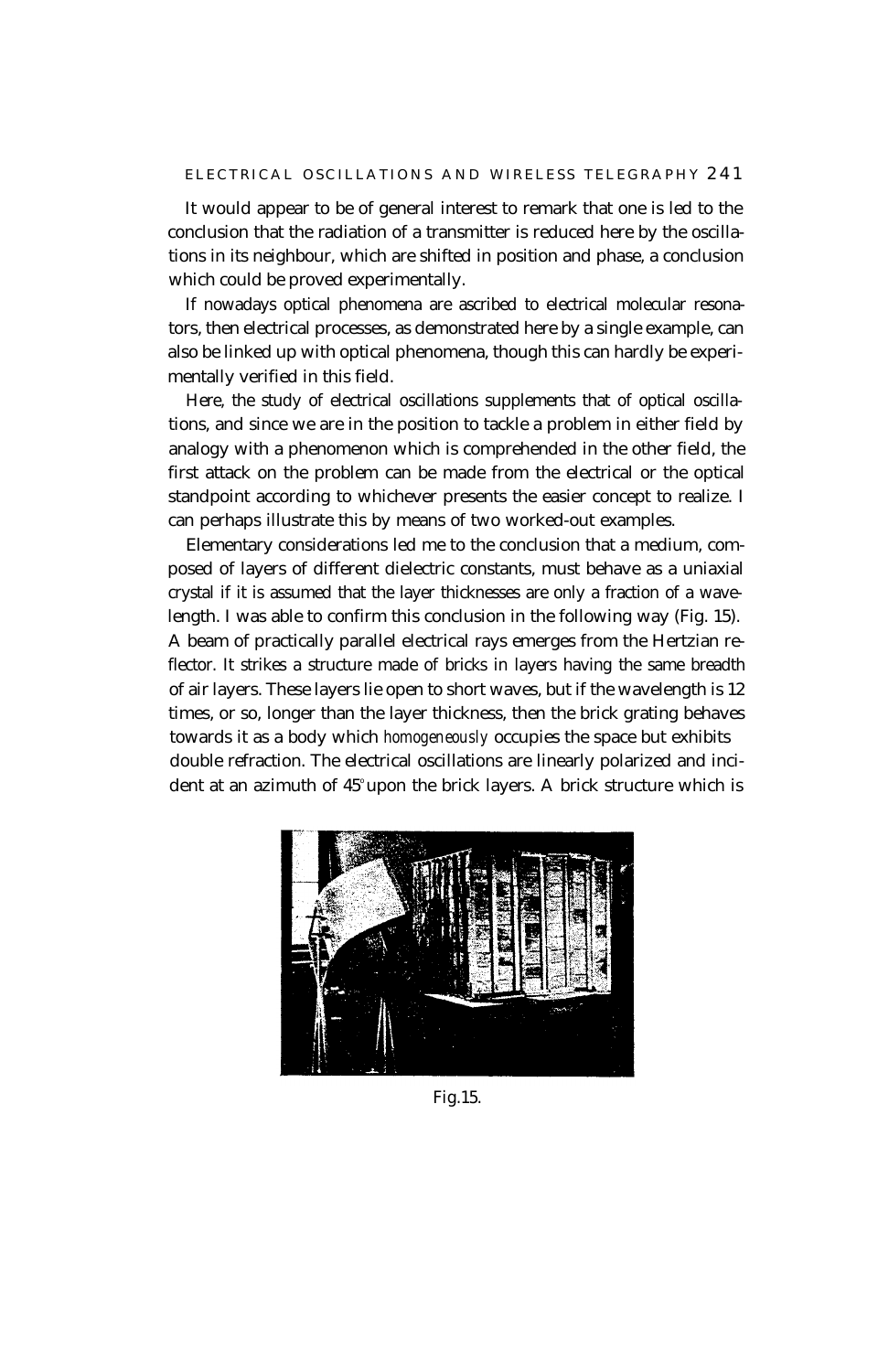about 2 1/2 times the thickness of a single brick has the effect of a quarter-wave foil of mica, and the linearly-incident ray emerges circularly polarized as we deduce from the investigations with a Righi's resonator. Assume it is righthanded circular. If the layer thickness is now doubled, the emergent wave is again linearly polarized, though in the other quadrant. And so we can transform the ray, by continuous addition of further thicknesses, into a lefthanded circular one, and finally back into a ray which is linearly polarized parallel to the incident ray. The double refraction of the brick grating surpasses that of calcite. Optically, this brick structure would correspond to a tiny crystal of a few thousandths of a millimetre length of edge, but electrically it is 2 1/2 metres thick, weighs 4000 kg, and its raw material is worth about 200 marks. The analogue of a corresponding optical phenomenon was also demonstrated by me at a later date.

This phenomenon of double refraction does not depend upon the use of rigid materials. Whether the double refraction occurring in cross-striated muscle results from a similar layer structure is thus a closely related question.

We have so far studied an electrically unknown, but optically conjectured phenomenon and both have been discovered to exist. The following example is concerned with demonstrating the unknown optical phenomenon corresponding to a known electrical phenomenon. It seemed to me to be of interest to reproduce the Hertzian grid experiment in the field of visible rays. For this to be realized, a very fine grating of metal wires was necessary and from 10,000 to 100,000 tiny wires, separated by air gaps, had to be located within a width of 1 mm. Mechanical methods of manufacture are impossible, but a Hertzian grid could be made in the following way. If a powerful discharge is passed through a thin metal wire on a glass plate, or between two such plates, the well-known sputtering or vaporization effect occurs, as you can see from Fig. 16. The metal wire vaporizes (temperatures of up to  $30,\!000^\circ$ 



Fig. 16.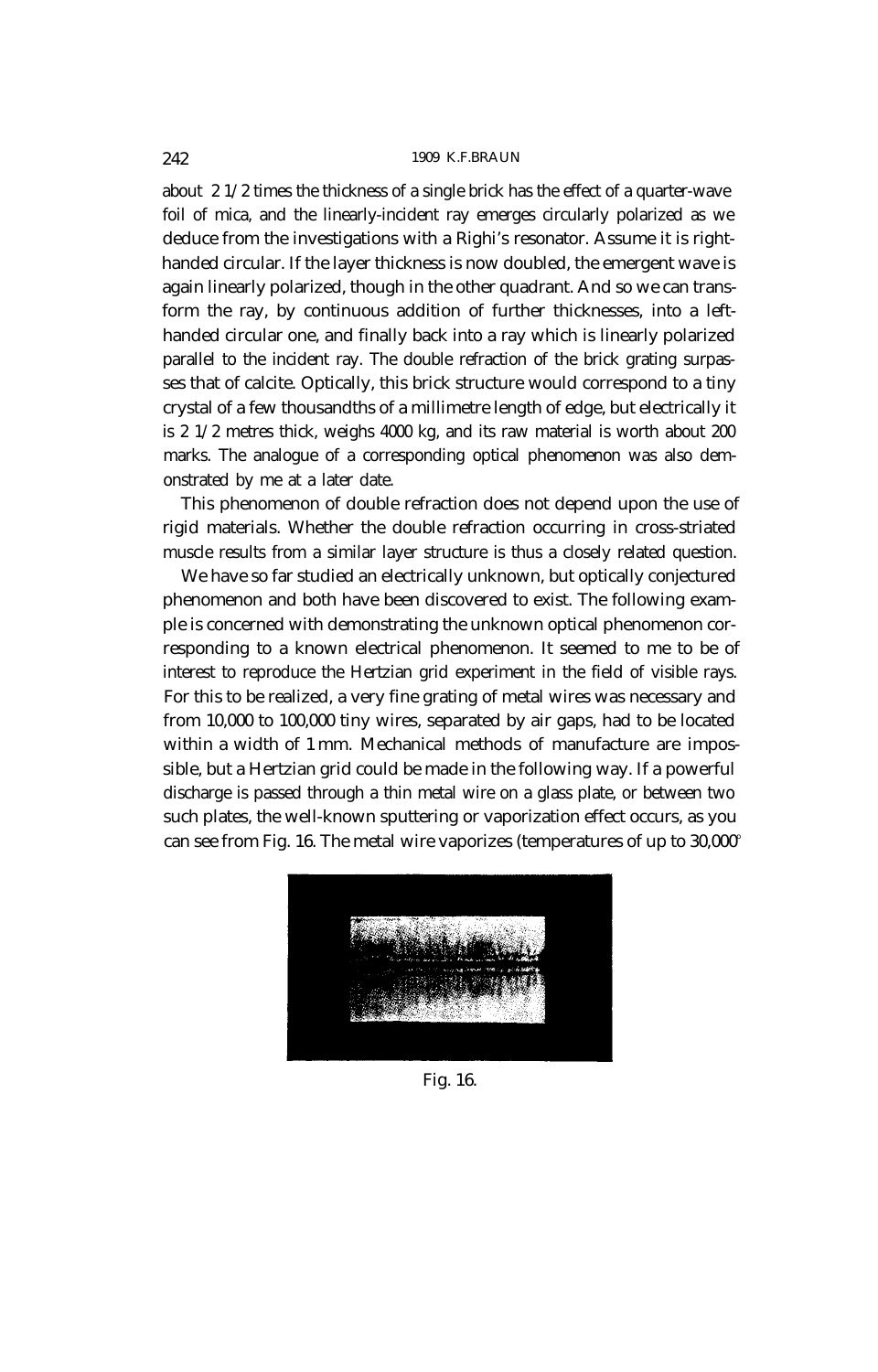### ELECTRICAL OSCILLATIONS AND WIRELESS TELEGRAPHY 2 4 3

are calculated). The metal vapour is driven outwards by the pressure arising from the explosive effect (Fig. 17) and is then again precipitated obviously in a kind of grid structure on the glass. If we allow linearly polarized light to fall upon the prepared surface, it will, if the oscillations are parallel to the lines of the grid, be strongly reflected and strongly absorbed-the preparation appears dark (Fig. 18). If the plane of the oscillations is turned so that it is perpendicular to the lines of the grid, the metal layer becomes transparent



Fig. 17.



Fig. 18.

(Fig. 19). We have the complete optical analogue to a Hertzian grid made out of moderately good conductors.

This experiment permits a further development. If we imagine that in an organized fabric such as muscle tissue, plant fibres, etc. there exists a similar fine grating structure somewhat in the form of the finest possible channels, then if we could succeed in filling these with metal, the preparation would have the optical effect of a Hertzian grid. H. Ambronn, in 1896, treating the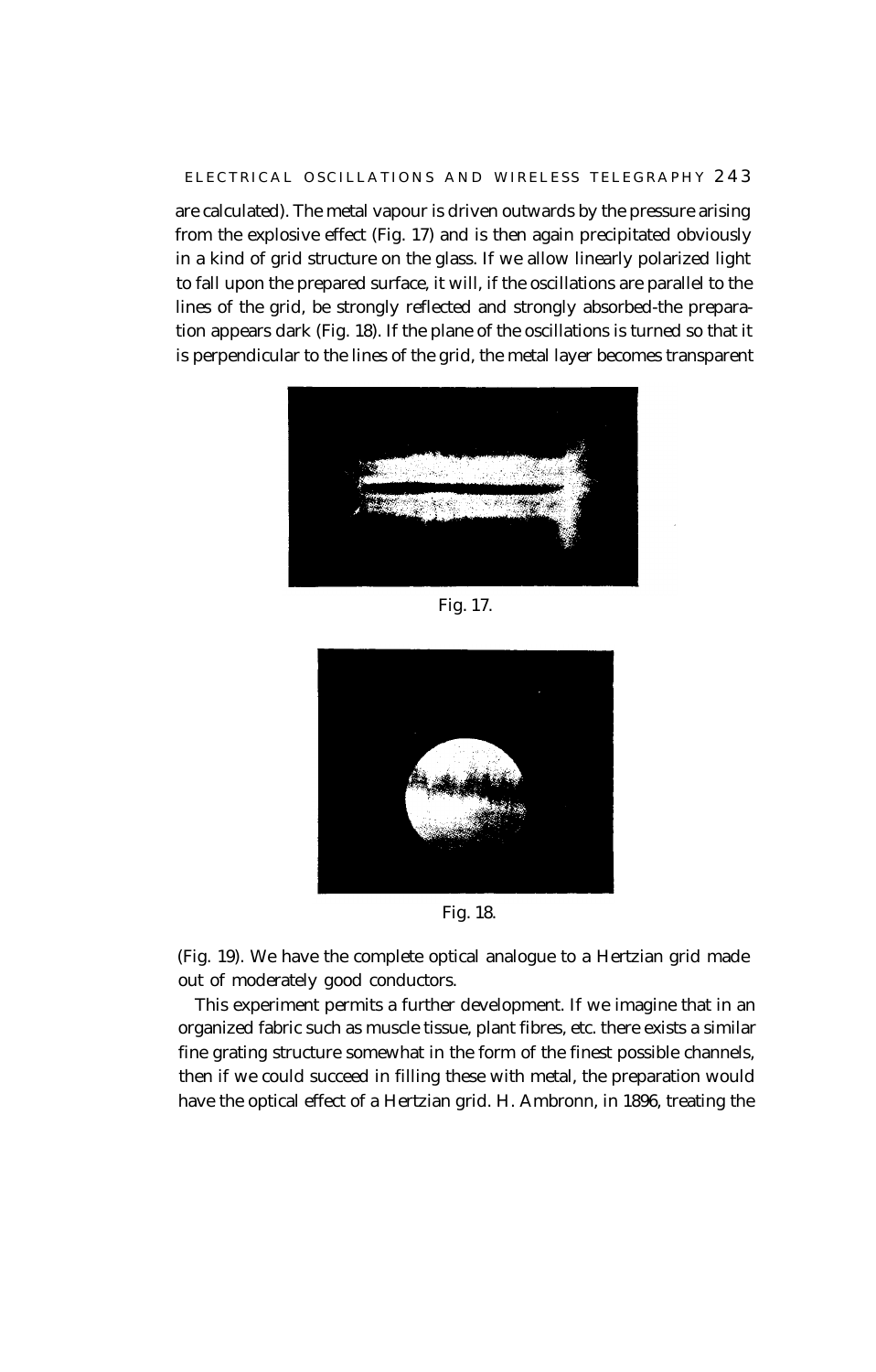

Fig. 19.

above mentioned substances with gold or silver salts, discovered phenomena which I explained in this way. In an exhaustive investigation into this matter I have everywhere found confirmation of my concept, and nowhere a contradiction. Yet a direct and incontrovertible proof would be extremely desirable because of the importance of its consequences. For if my idea is, as I believe, correct, then we would in this way not only discover sub-microscopic gratings, but, as a result of electrical imitation, we would even be able to some extent to make a picture of the material structure which is as yet invisible to the human eye. This method would augment those so far available in a most valuable manner, for it takes its place just where the microscope and - because of the density of the particles - even the ultramicroscope, reach the limit of their capacity.

I must now finish this address. The sputtering experiments led me back to the Leyden-jar circuit. I pursued for a long time the aim of automatically switching out the Leyden-jar circuit from the oscillating system as soon as it had given up its energy to the secondary conductor. I attempted this in the following way. A thin wire was connected into the Leyden-jar circuit, and I hoped that, at the right moment, the primary circuit would be switched out as a result of vaporization of the wire. The experiment was not successful, at any rate at the frequencies which I used, apparently because the highly heated metal vapour remained ionized for too long a time. The problem was solved, however, by Max Wien using the so-called quenched spark, and by Rendahl using the mercury spark-gap. Practical experience has augmented